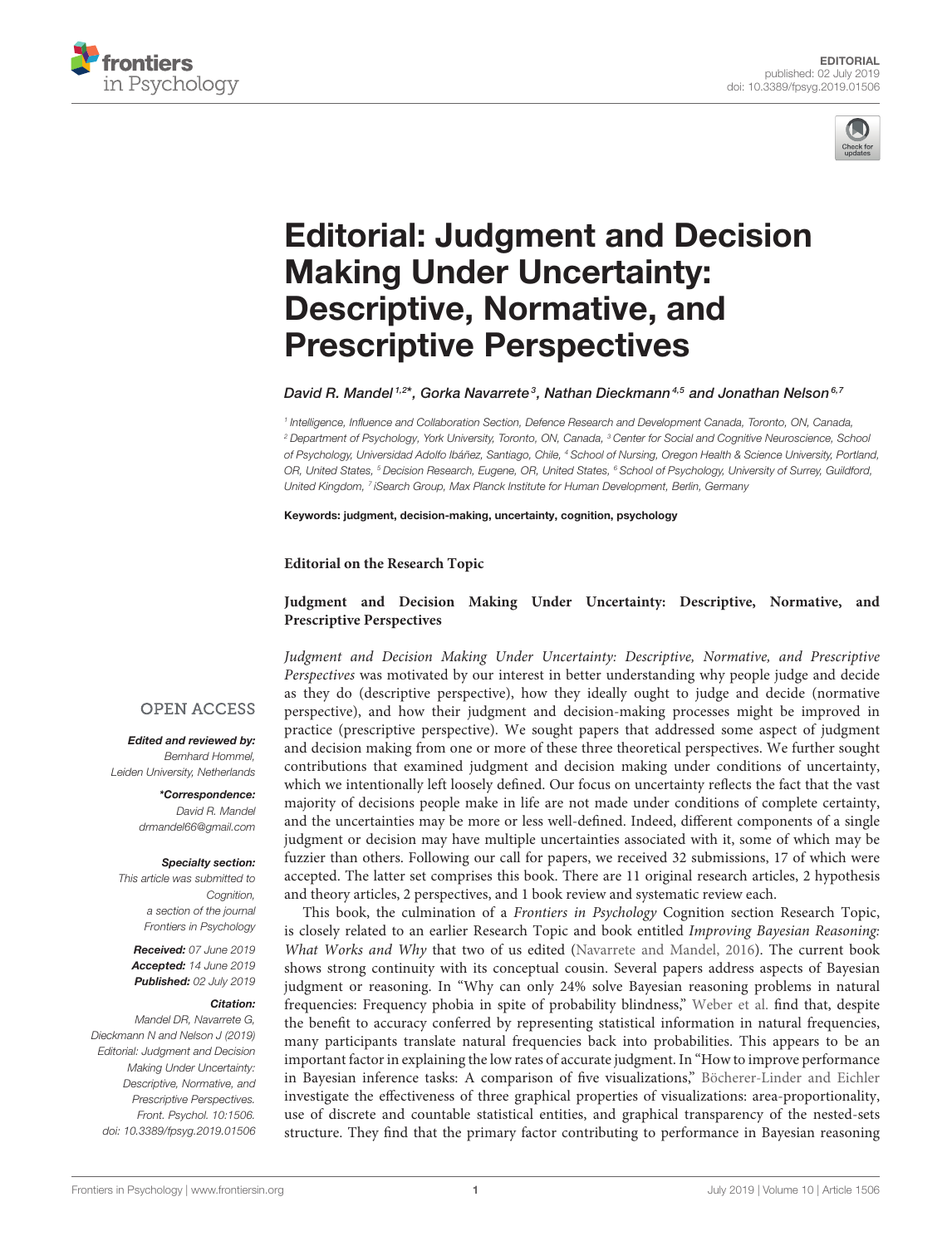problems was graphically representing the nested-set structure of the problem in a transparent manner, followed secondarily by representing discrete objects. In "What eye-tracking can tell us on statistical reasoning—An empirical study on tree diagrams and  $2 \times 2$  tables," [Bruckmaier et al.](https://doi.org/10.3389/fpsyg.2019.00632) use eye tracking to shed light on the reasons for errors in probabilistic judgment. They show that different reasoning processes can account for errors that look similar behaviorally. Conversely, errors that look different may stem from common reasoning processes. In "Bayesian revision vs. information distortion," [Russo](https://doi.org/10.3389/fpsyg.2018.01550) explains how a normative requirement of Bayesian reasoning—namely, that likelihoods should be independent of the prior probability—is routinely violated in all but the most contrived judgment problems where such violations are designed to be impossible. The violations, [Russo](https://doi.org/10.3389/fpsyg.2018.01550) argues, occur because people strive for coherence and therefore seek to bring new evidence in line with their prior beliefs. Evidently, the pursuit of coherence can at times signal its downfall. Finally, in "Metacognitive myopia in hidden-profile tasks: the failure to control for repetition biases," [Fiedler et al.](https://doi.org/10.3389/fpsyg.2018.00903) address an issue that is conceptually related to updating processes when confronting correlated evidence. They find that mere repetition of information over time (which can be thought of as a form of correlated evidence) can undermine the optimal use of information that is distributed across members of a collective. As they aptly point out, given the vast opportunities for information repetition to trigger such biases, it is vital that metacognitive monitoring takes place, and yet their results indicate that people have a difficult time doing so.

A second set of papers tackles uncertainty from several fresh vantage points. In "The psychology of uncertainty and threevalued tables," [Baratgin et al.](https://doi.org/10.3389/fpsyg.2018.01479) examine people's three-valued (i.e., certainly true, certainly false, or neither) truth tables for several natural language connectives. Comparing multiple threevalued logics, they find that [de Finetti's \(1936/1995\)](#page-2-1) three-valued system provides the best descriptive model. Their work on the de Finettian "Level 1," in which uncertainty is distinguished from certain states, represents a long neglected bridge between Level 0 (binary logic) and Level 2 (studies of probability judgment in which uncertainty is quantified). In "Imprecise uncertain reasoning: a distributional approach," [Kleiter](https://doi.org/10.3389/fpsyg.2018.02051) develops an approach to using mental probability logic in concert with beta distributions, copulas, vines, and stochastic simulation to model imprecise and uncertain reasoning. A key finding from his analysis of several classic judgment problems is that the probabilities inferred from different logical inference forms can be so close as to make their distinction impossible in psychological research, a result that has striking implications for the interpretation of evidence in judgment research. In "The role of type and source of uncertainty on the processing of climate models projections," [Benjamin and Budescu](https://doi.org/10.3389/fpsyg.2018.00403) examine how people's interpretations of climate change forecasts from multiple experts are influenced by two sources of uncertainty: imprecision (i.e., the width of the confidence interval around a single estimate) and conflict (the extent to which experts disagree). They find that participants were more averse to conflict and reacted more positively to communications that reflect imprecision. Their results show that people's perceptions of competing climate change forecasts are affected by a complex interaction between sources of uncertainty and task characteristics. This set of papers is nicely rounded out by [Mousavi's](https://doi.org/10.3389/fpsyg.2018.00730) book review of Machina and Viscusi's Handbook of the Economics of Risk and Uncertainty.

A third set of papers addresses topics in decision-making under uncertainty. In "Meta-analytic evidence for a reversal learning effect on the Iowa Gambling Task in older adults," [Pasion et al.](https://doi.org/10.3389/fpsyg.2017.01785) report a systematic review of studies examining older-adult decision-making on the Iowa Gambling Task. They find evidence of a significant reversal learning effect across blocks of the task, which suggests that older adults show adaptive decision making as they gain experience with the outcomes. In "Cognitive style and frame susceptibility in decision making," [Mandel and Kapler](https://doi.org/10.3389/fpsyg.2018.01461) examine the predictive effect of several cognitive style and performance measures on frame susceptibility or "going with the frame." They do not find such factors to be predictive of frame susceptibility and they question the theoretical claim that individuals who are prone to a less deliberate, or more intuitive, thinking style are more susceptible to framing effects. In "Too worried to judge: On the [role of perceived severity in medical decision-making](https://doi.org/10.3389/fpsyg.2018.01906)**,**" Colomé et al. examine content effects on recommendations for medical treatments. They find that worry affects recommendations only in the higher severity context (cancer), whereas consideration of disease likelihood given a positive test result played a greater role in the lower severity context (hypertension). In "The reciprocal relationships between escalation, anger, and confidence in investment decisions over time," [Jackson et al.](https://doi.org/10.3389/fpsyg.2018.01136) show in an escalation of commitment task, where money had to be invested in different rounds in a never-ending project, people tend to escalate through all rounds. However, as they do, their confidence decreases and anger increases, thus shedding light on the experiential side of this welldocumented phenomenon. In "Does fear increase search effort in more numerate people? An experimental study investigating information acquisition in a decision from experience task," [Traczyk et al.](https://doi.org/10.3389/fpsyg.2018.01203) examine the role of numeracy and emotion of fear on search policy and choice in a decision from experience task. Both numeracy and fear were related to increased information sampling, although the effect of fear was restricted to a more numerate subsample. Their results shed light on the interaction between numeracy and integral emotion in decisions from experience.

Last but not least, three papers draw on decision science to shed light on professional practices in forensics and national security intelligence. In "Decisional dimensions in [expert witness testimony—a structural analysis,"](https://doi.org/10.3389/fpsyg.2018.02073) Biedermann and Kotsoglou integrate decision theory with current practices in forensic science for the use of expert witness testimony. The authors review current theoretical understanding of the expert witness testimony process and then discuss a decisiontheoretic framework including real-world examples. In "Better together: reliable application of the post-9/11 and post-Iraq US intelligence tradecraft standards requires collective analysis," [Marcoci et al.](https://doi.org/10.3389/fpsyg.2018.02634) turn their attention to the US intelligence community's analytic tradecraft standards by asking whether